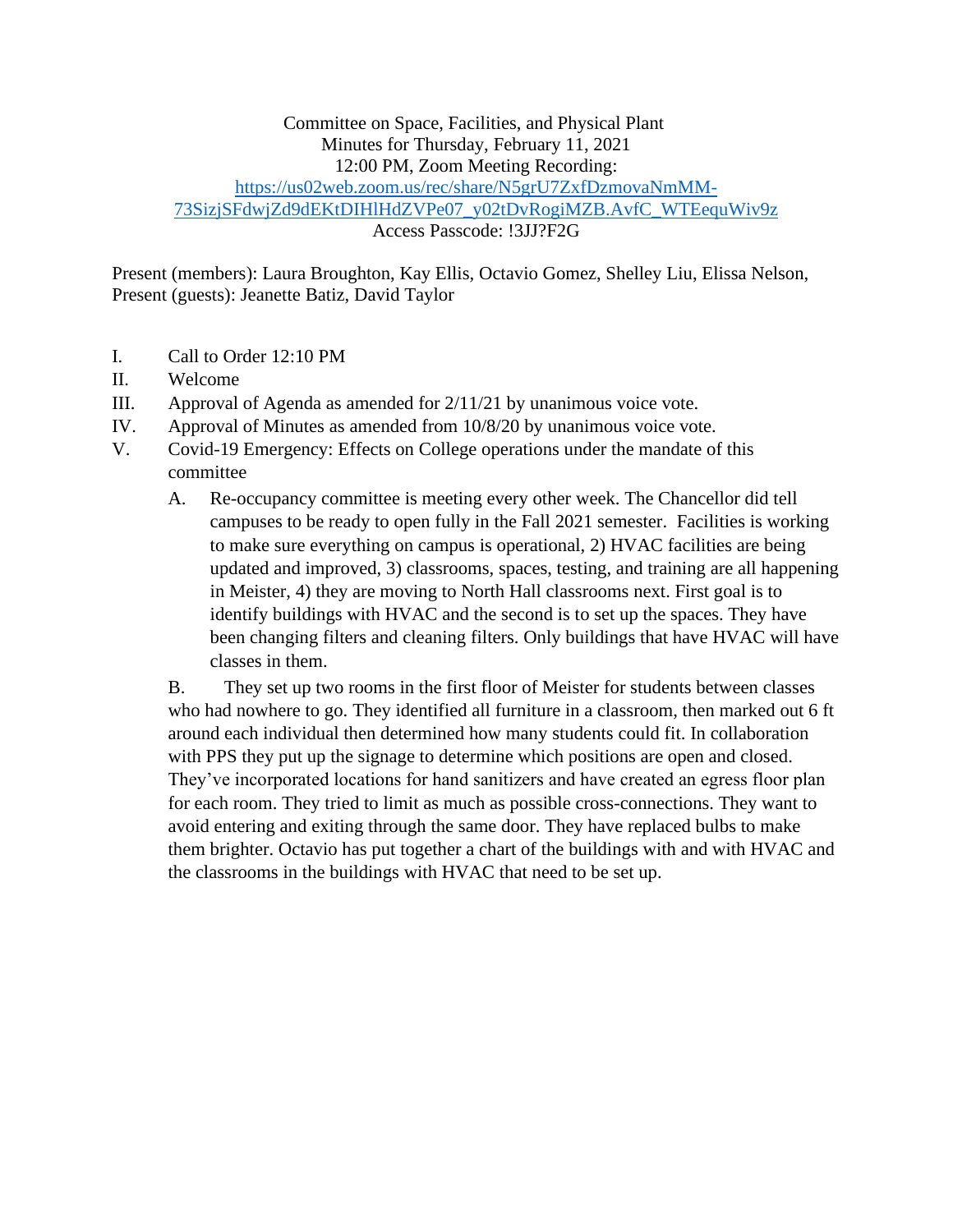C. How are these floor plans being used to plan for class sizes and logistics in the Fall to maintain social distancing? K. Ellis says the Provost and Luis Montenegro are looking as this. How is the HVAC air handling repair in the library going? They are working with a vendor – they are hoping to be done by the end of this semester. The buildings being looked at are Meister, CPH, North Hall, Roscoe Brown & the Annex, then Colston. Will the floor plans be shared with chairs? This will be referred to the Provost and Luis Montenegro. They will also be working with CTLT to potential add more technology into classrooms to make blended learning possible. They are also trying to plan and provide spaces for students on campus (outside) for them to use – so they are trying to get additional outdoor seating. The BCC carpenters have made wooden chairs to put outside in public spaces: the chair is designed by 1960s landscape architect, Lester Collins, based on a 1918 Gerrit Reitveld design. Chairs will still allow social distancing (as opposed to benches).

D. Lack of drinking water in Meister

1. There was only drinking water in the basement. K. Ellis pointed out that there is now drinking water on the third floor. CLTs, instructors, and students are currently in Meister for laboratory classes and need access to drinkable water. D. Taylor discussed the multiple trades necessary to replace the fountains. The fifth floor (where classes are being held now) is the next one to be replaced. They took out all of the fountains at the same time but did not replace them in a timely manner. K. Ellis will provide refillable bottles to be used with the fountains. K. Ellis thanked J. Batiz for the feedback from their team. J. Batiz asked if the water is tested, and K. Ellis confirmed that it is city water and that once they've completed the installations they will have it tested.

2. There are hoods in the biology spaces – all hoods should have been repaired, permitted, and now are working. There was an intensive clean in all of the biology spaces in Meister. They are also trying to find a table and plexiglass for it for the blood drawing doll for ME 516. The fifth floor prep room still needs to be dust and cleaned, as a result of contractors using the door to the service corridor.

- VI. Discussion items:
	- A. Mandate and composition of the Committee on Space, Facilities, and Physical Plant – Tabled until next time.
- VII. Standing Items:
	- A. Facilities Update
		- 1. RSCB roof & façade project: all of the scaffolding is down, except at the terrace locations. They are waiting for concrete to come in and then the terraces will be complete. They have rebuilt the stairs to the field. They are buying more chairs to populate the terraces, including the new east terrace.
		- 2. The GML roof membrane has been completed. They are in the process of adding the shingles.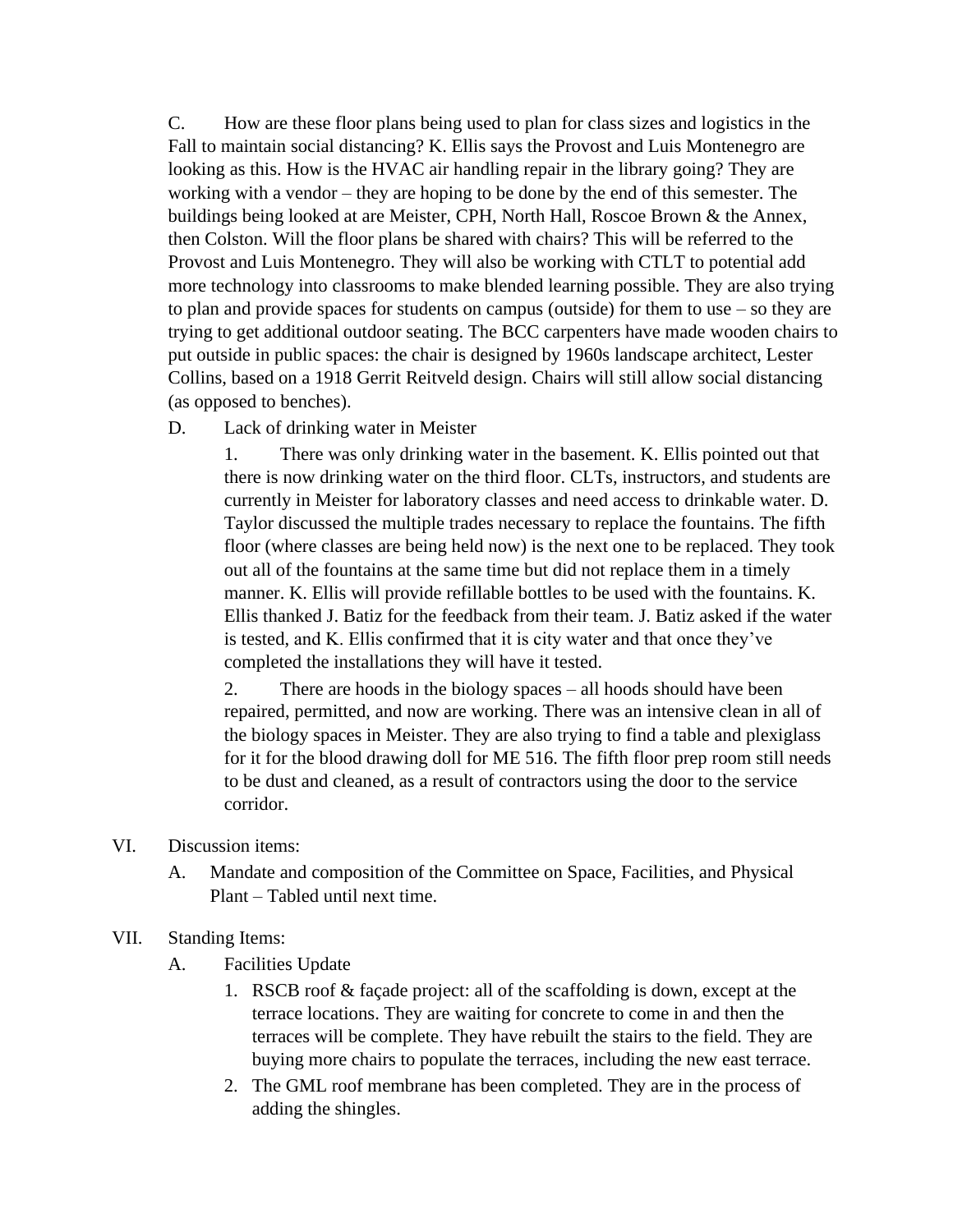- 3. They are starting demolition for the GML egress project.
- 4. The 2020 Patterson automotive garage and Meister Lab is moving quickly potentially done by late spring/ early summer.
- 5. The local law 11 project is about 75% complete for Colston exterior and the bridges and Community Hall exterior should be done by the end of the semester.
- 6. The contractors are complying with all safety regulations.
- 7. There is a project out to bid that will replace all of the light fixtures in Meister Hall. Four other buildings (Colston, CPH, Nichols, & Loew) are starting their design to also have all light fixtures replaced with LEDs. Meister lights will be replaced in 2021.
- 8. Utility upgrade IV project (new electrical service building) is 99% complete.
- 9. Phase V electrical infrastructure 13 substations being installed first major shutdowns of Meister Hall next weekend and then spring break recess. All buildings on campus will have this done (removing old breakers).
- B. Parking and Access to Campus
	- 1. The mobile app has your BCC ID with photo but no date. Please download the BCC mobile app. The mobile ID does not have a date, so that may be a problem for people getting vaccines, since the physical IDs are expired.
	- 2. Time will be set aside in the March committee meeting to further discuss creating a report on the finance and recommended fee structure.
	- 3. How can we minimize PPS interactions, to minimize contact? An automated parking arm at gates is being considered.
- C. Sustainability
	- 1. Report:
		- a) The Sustainability Report has been issued and should be shared by next meeting – it lists every sustainability project that has occurred on campus. D. Taylor shared the Sustainability Report.
		- b) The Sustainability Council in 2008 set out 10 points to work on (this will be sent to us).
		- c) K. Ellis would like to incorporate Sustainability into the Master Planning process and as a routine item on our agenda.
	- 2. Greenhouse
		- a) Electrical is almost complete. The carpenters have built new tables and will be able to install them this spring. By the time the campus reopens, the greenhouse should be ready.
- D. BCC and CUNY Policies
	- 1. Suggestions for Master Planning Process Tabled until next meeting.
	- 2. Policies